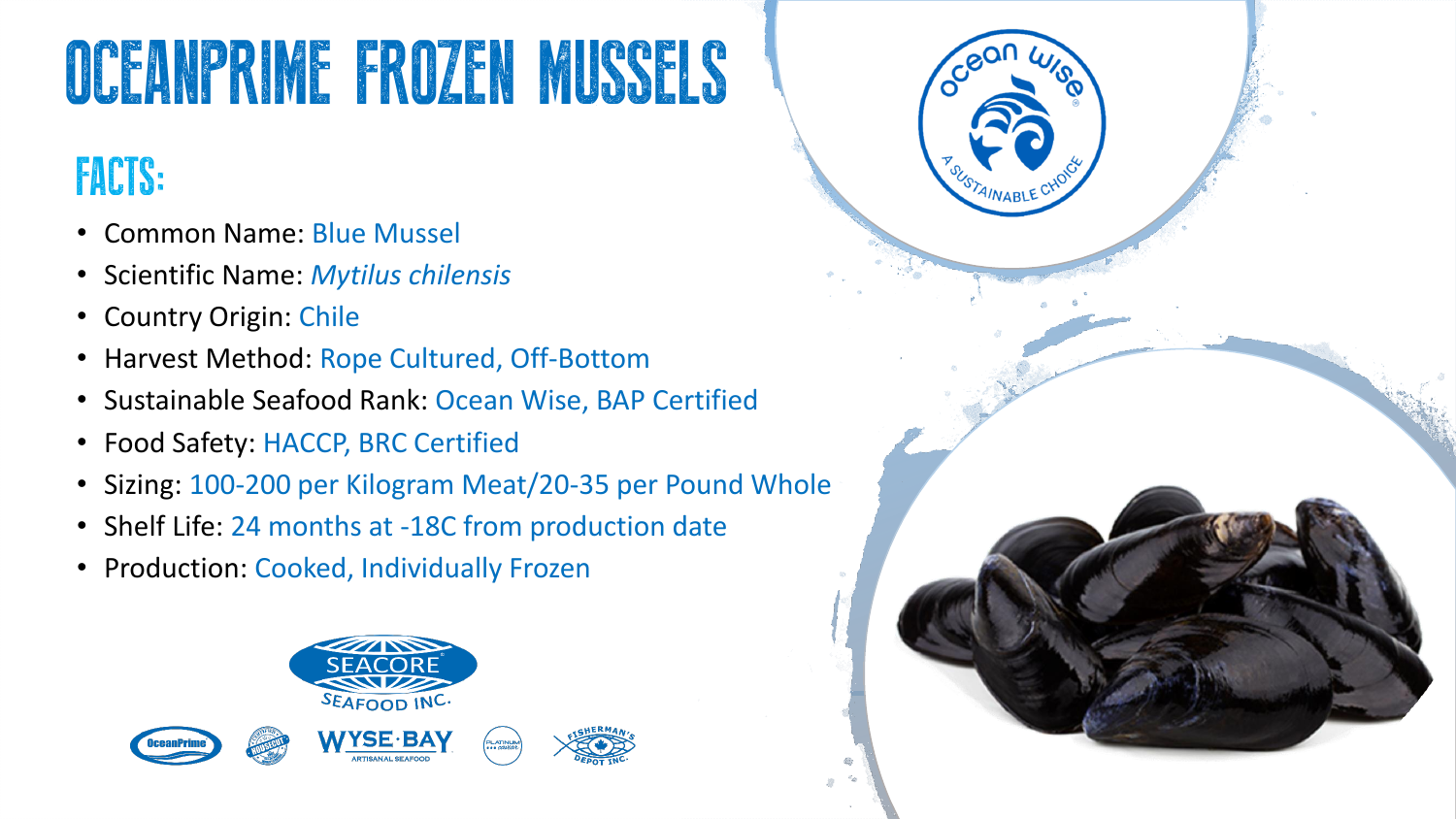

# PRODUCTION PROCESS



Our mussels are farmed in the cold, crystalline waters of Chiloé, an island located in southern Chile's 10th region with a long tradition of farming marine life. It's known for its quality and purity of its waters.

These cold, clear waters, rich in phytoplankton and free of contaminants, allow mussels to be raised in a safe environment, aspiring to obtain a product with unique flavor and texture.





### 2019 © Seacore Seafood Inc. **A FRESH CATCH SINCE 1987**®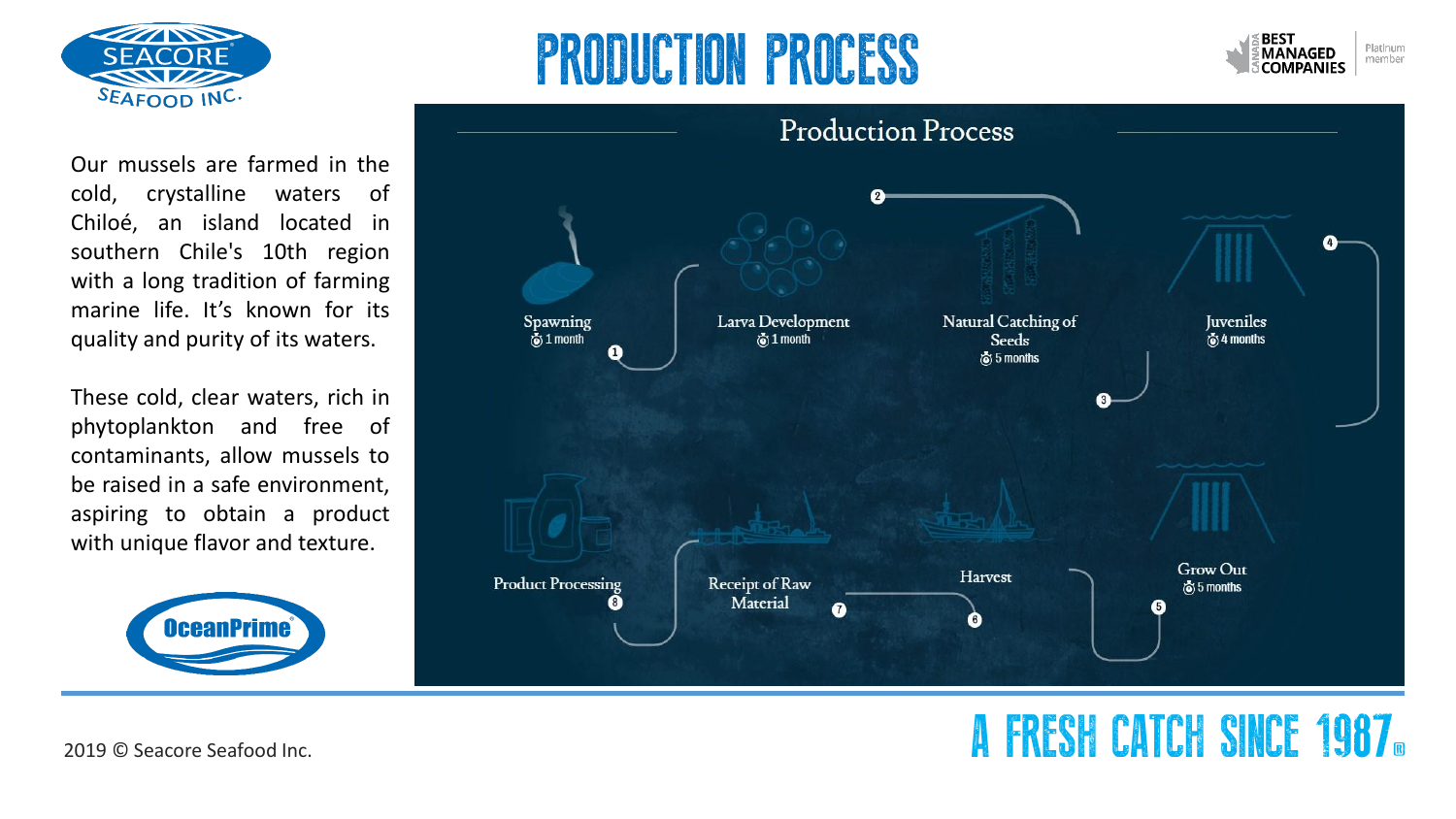

# HEALTHY MUSSELS

• Mussels are a healthy & nutritious cultured food.

• Given the excellent conditions in which mussels are farmed and processed in the far south of Chile, this product is as natural as any framed product can be. As it grows, it feeds directly off nutrients found in the inland sea of Chiloé Island, with no human intervention.

• Chilean mussels are a healthy and nutritious product, rich in protein, vitamins and omega-3 fatty acids, that provide a large number of minerals including iron, calcium, magnesium, potassium and iodine. They are also rich in folic acid and vitamin E and have low cholesterol and high phospholipid levels. They are ideal for diets aiming to control weight and high blood pressure.